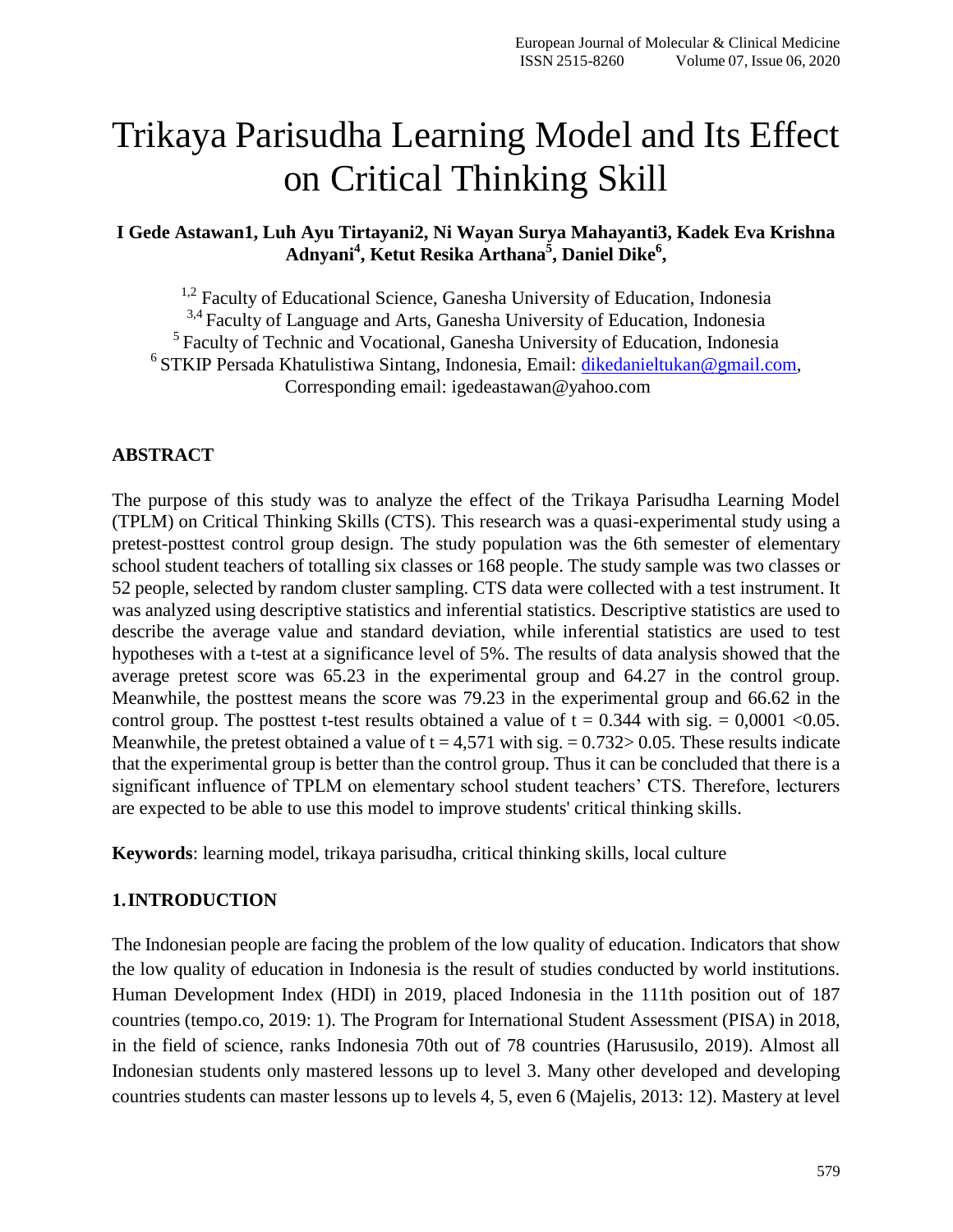1, level 2, and level 3 show how students' critical thinking skills are still quite low. Critical thinking skills, such as the ability to analyze, synthesize, solve problems, evaluate, and conclude, are needed in the 21st century (Permatasari, 2016; Firman, 2019). Low thinking skills not only occur among students but also teachers as educators. It can be seen from the results of the National Teacher Competency Test, which shows that 70% of teachers are not competent. In particular, elementary school teachers who are graduated from PGSD (Department of Elementary School Teachers Education) students are only able to achieve a value of 40.14 points. This value is very far from the government standard that sets 80 points (Seftiawan, 2019). This fact confirms that education needs serious attention from education experts and practitioners, including education for PGSD students.

Based on the facts above, the need for learning models by exploring Balinese local wisdom is a necessity to do to develop students' critical thinking skills. The local wisdom-based learning model needed is a learning model that can optimize thinking skills (Mustofa & Hidayah, 2020). Educators in Bali, both lecturers, and teachers, have not used much local culture-based learning (Hardoyono, 2007; Suja et al., 2009: 35; Sukadi, 2013). It is reinforced by the results of research that conclude that learning in elementary schools in Bali is more referring to the Western curriculum (Suastra, 2010; Subagia and Wiratma, 2007: 14). Siswoyo (2013: 103) states that the world of Indonesian education, both in theory and in educational practice, refers more to the views of Western figures, compared to the views of national figures of the Indonesian people themselves. The views of western figures cannot be separated from the influence of views on philosophy, ideology, politics, socio-culture, and economics, which he believes.

## **2. LITERATURE REVIEWS**

The results of research conducted by Suja (2010) found that the use of Western science is only in the school environment and is not functional in people's lives. This condition occurs among ethnic Balinese elementary school children. Integration of the local culture of the local community (Bali) is critical to adhesive between "Western-style" scientific knowledge and the fundamental knowledge possessed by children (Stanley & Brickhouse, 2001: 37; Subagia and Wiratma, 2007). Thus, children do not become alienated from their own culture. It is in line with the thinking of educational figures who are interested in the use of local culture in the world of education. Siswoyo (2013: 75) states that the fondness of the Indonesian people for western culture makes foreigners of Indonesia with their own culture. Furthermore, Tilaar (2005) asserts that not all elements of Western culture are harmful, but the problem is how to adopt appropriate Western culture and not damage the noble values of one's own culture.

The results of research in other countries also showed the same thing. Jegede and Aikenhead (2002) have conducted a review of several studies relating to the cultural linkages of learning in several countries. Among other things, research conducted by Jegede (1995) on native students in Africa and in Japan by Ogawa (1995). The results of these studies generally show that indigenous students tend not to be able to cross their cultural boundaries. In other words, the cultural background of students is one of the limiting factors for students to understand science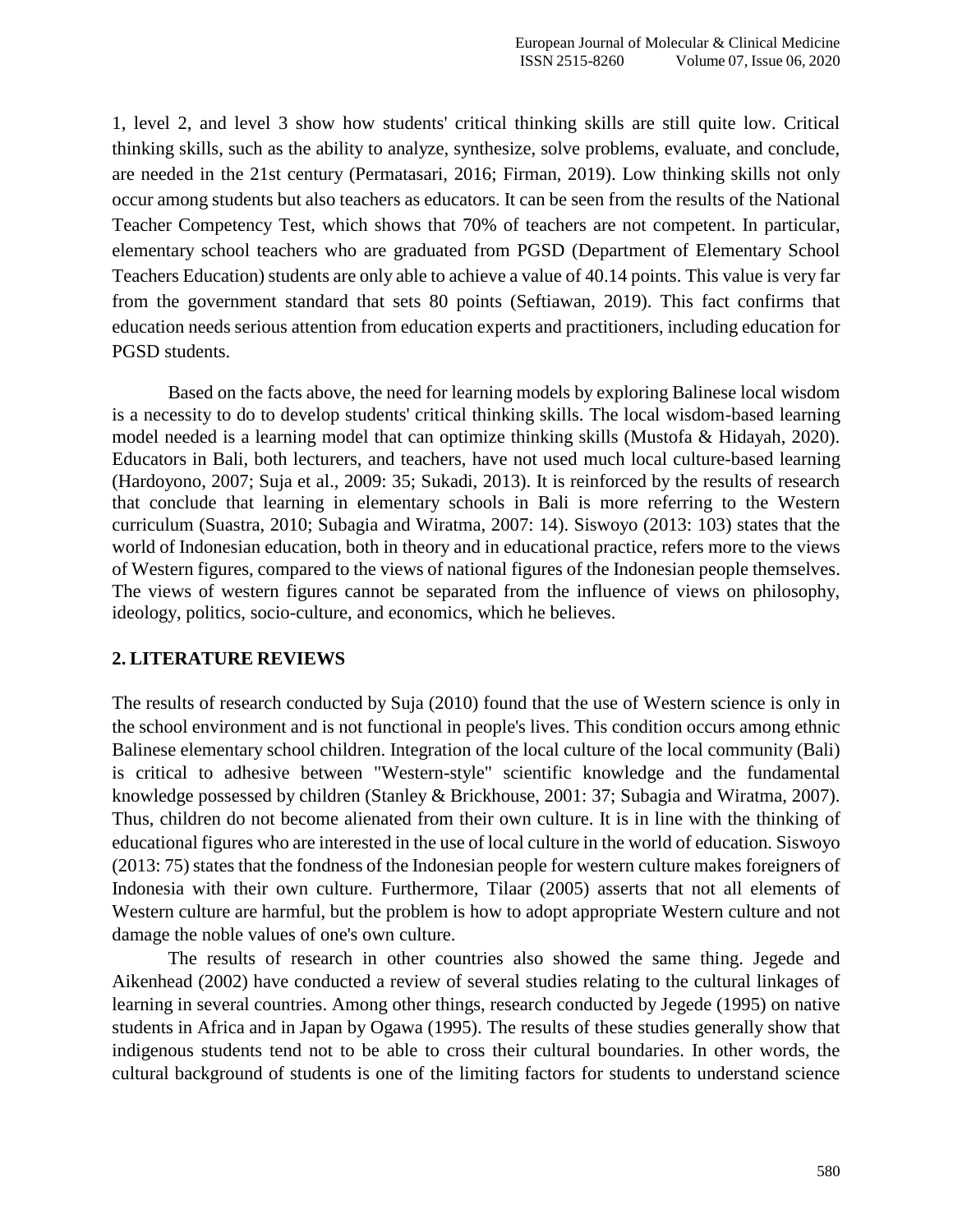concepts in school. Although children can understand Western science, understanding does not reach "grounded."

Stanley & Brickhouse (2001) suggested that learning science in schools balances Western science (modern science) and natural science (traditional science) using a cross-cultural approach to keep local wisdom from being eroded. Modern science subcultures that are taught in schools are harmonious with the subcultures of students 'daily lives, so science learning tends to strengthen students' views of the universe (Suja, 2010: 84). Conversely, if different, let alone conflicting, science learning tends to destroy or separate students from their culture (Ogawa, 1995). It has a very negative connotation because it involves cultural imperialism, which is usually opposed by students by paying less attention to lessons (Jegede & Aikenhead, 2002).

Furthermore, Lucas (in Suja, 2010) argues that one of the main objectives of science education in society should compare traditional views and scientific views, how to think, and also clarify the suitability and differences between the two. Correspondingly, Jegede, and Okebukola (1989) state that the integration of fundamental science with science lessons in schools can improve student achievement. If students' traditional beliefs or views about the universe are not included in the process of learning science, the conflicts that occur within students will continue to carry over, so that their understanding of scientific concepts becomes less meaningful.

In connection with Balinese local wisdom, there have not been many serious efforts to explore the potential of science that originates from local wisdom, both the content and pedagogical context, to be packaged into a systematic learning procedure. The effort is very urgent to do to avoid the occurrence of clashes and cultural conflicts as occurred in other countries, or marginalization and scouring of indigenous learning (Suja, 2010: 86; Subagia & Wiratma, 2007; Sukadi, 2013). However, that does not mean that there is no research at all that takes the theme of Balinese culture in science learning. Research conducted by Suja, et al. (2009) shows that Bali has many concepts about science, which can be integrated into the science curriculum, such as views on cosmology, traditional medicine (Usadha), natural pesticides, organic washing agents, natural food additives, conceptions of cultural wisdom for environmental preservation, and others.

Learning models applied by teachers tend to adopt Western science learning, which does not yet accommodate local wisdom. Given the Western culture that underlies the development of the learning model is different from the philosophical foundation of Eastern culture, it is possible that learning of science in schools has the potential to cause incompatibility (clash) and conflict with native cultural systems (Suja, 2010: 85; Subagia & Wiratma, 2007: 14; Jegede 1995).

Departing from these problems, especially related to the low critical thinking skills of students, it becomes very urgent to find a solution immediately. In this case, the solution offered is an appropriate learning model for increasing critical thinking skills (Joyce et al., 2016). The right learning model used should be in line with the 2013 curriculum and the potential for regional excellence. Based on that, in this research, a learning model based on local Balinese wisdom, namely the Trikaya Parisudha Learning Model (TPLM), allows students to learn aspects of learning according to their cultural practices. TPLM was developed by Astawan et al. (2018) by adopting the teachings of Tayaya Parisudha, namely three kinds of actions which should be purified. Trikaya Parisudha consists of Kayika, meaning to do good and right, Wacika means to speak good and right, and Manacika means to think well and right (Suhardana, 2007; Parisaha Hindu Dharma, 1996). In the context of learning, Kayika is interpreted as learning by doing good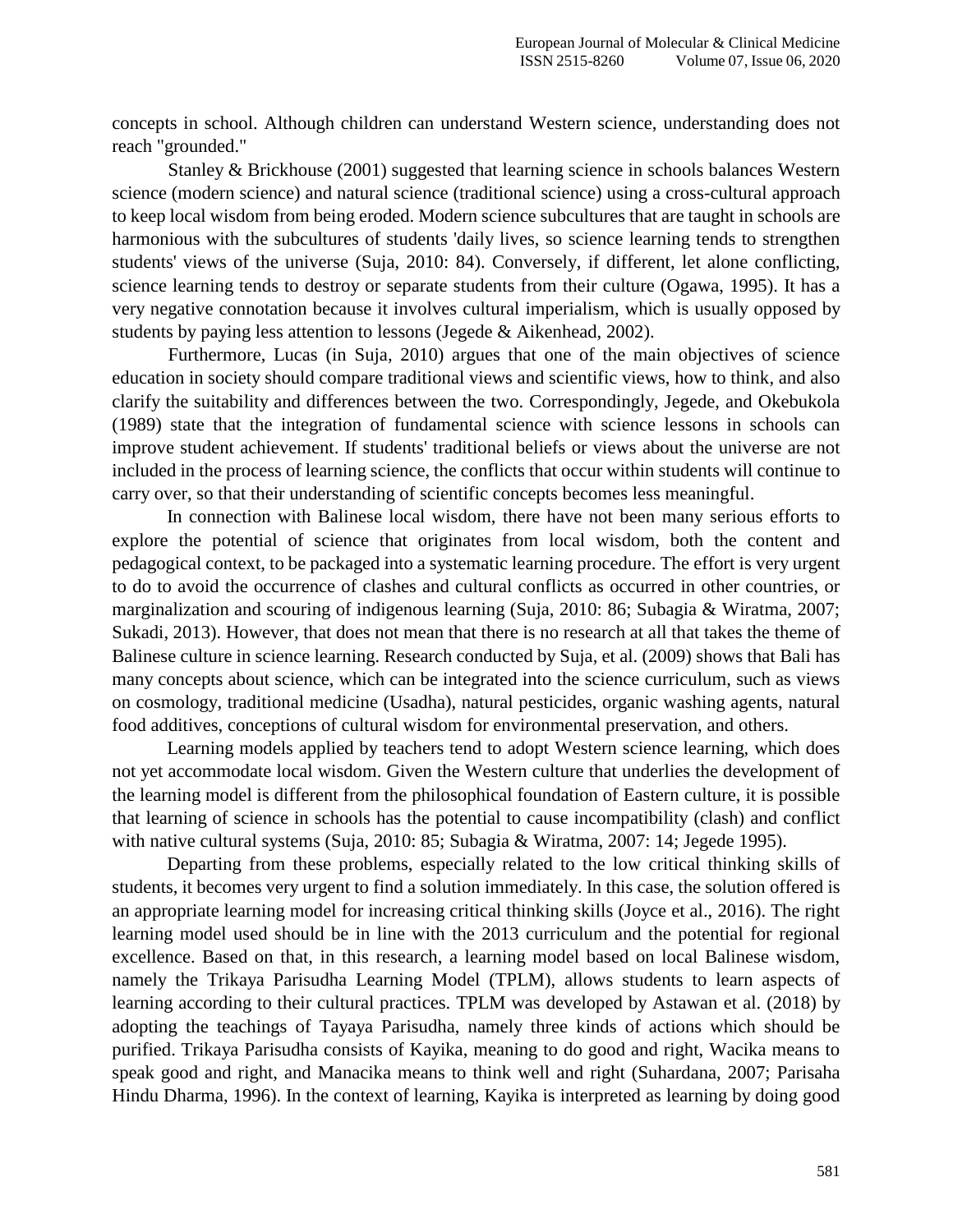and right (learning by doing), discourse is interpreted as learning by speaking and discussing good and right (learning by talking), and Manacika is interpreted as learning by way of internalizing the mind well and right (learning by thinking). Operationally, TPLM is carried out with five learning phases, namely introduction, Kayika, Wacika, Manacika, closing. The preliminary phase provides learning orientation, the Kayika phase provides the opportunity for students to do themselves, the Wacika phase provides the opportunity for students to dialogue, discuss, and elaborate, the Manacika phase provides opportunities for students to reflect on mastery of the material being studied. The closing phase provides an opportunity for students to evaluate and concludes learning (Astawan et al., 2018).

Various studies support both theoretical and empirical studies that also show success in implementing culture-based learning. Har (2013: 13), in his research, found that the Character of the Original Science Culture had a useful contribution to the Character of the Modern Science Culture. The Character of the Original Science Culture is related to students' knowledge of fundamental science, while Character of the Modern Science Culture is related to scientific knowledge that has proven its truth. Therefore, Har (2013: 13) suggests the need for the Character of the Original Science Culture emphasis as curriculum content. In line with the results of Har's research, Suastra et al. (2017) state that learning science-based on local cultural wisdom can be done by reconstructing original science. The reconstruction in question is related to the rearrangement of fundamental science (traditional knowledge) into Western scientific concepts (scientific knowledge). Sudiatmika (2013: 26) further emphasizes that there is a synergistic link between local science and scientific science. Local science is strengthened by scientific scientists, as well as scientific science in learning becomes more meaningful because it gets a touch of local science.

Subsequent research, related to the tricks of Parisudha conducted by Merthawan (2014: 44) which examined the role of parents in applying the teachings of the Parisudha tricks on children in Banjar Tunjung Sari, Palu City, Central Sulawesi Province concluded that parents should be able to be good examples in thinking, said, and act (Trikaya Parisudha) so that the child can imitate it. Efforts that can be done by parents in applying the tricks of the Payaudha are: 1) Through social advice so that children do not choose the wrong association. 2) Supervise and limit the use of media so that children do not use the media wrong. 3) Establish good communication and provide appropriate treatment for children.

Similar research was conducted by Sudiatmika (2013: 24), stating that the teaching the Taya Payaudha tricks not only means teaching students to be skilled in thinking, practice, and communicate correctly but also to educate to be individuals with good character. A similar opinion was also conveyed by Subamia (2012) that the ability to control and harmonize three types of activities, namely the movement of thoughts, words, and actions (Trikaya Parisudha), can be used as an indicator of the quality of one's Character. The concept of Trikaya Parisudha can be applied during the learning process.

The culture-based learning models above emphasize the integration of local culture into learning models that have developed in the west. Meanwhile, in this study, the learning model used was fully explored from the local wisdom of Balinese culture, which originated from the teachings of Hinduism. Besides, the studies above have not yet measured many aspects of thinking skills, but rather focus on aspects of knowledge and attitudes. Previous research based on culture was applied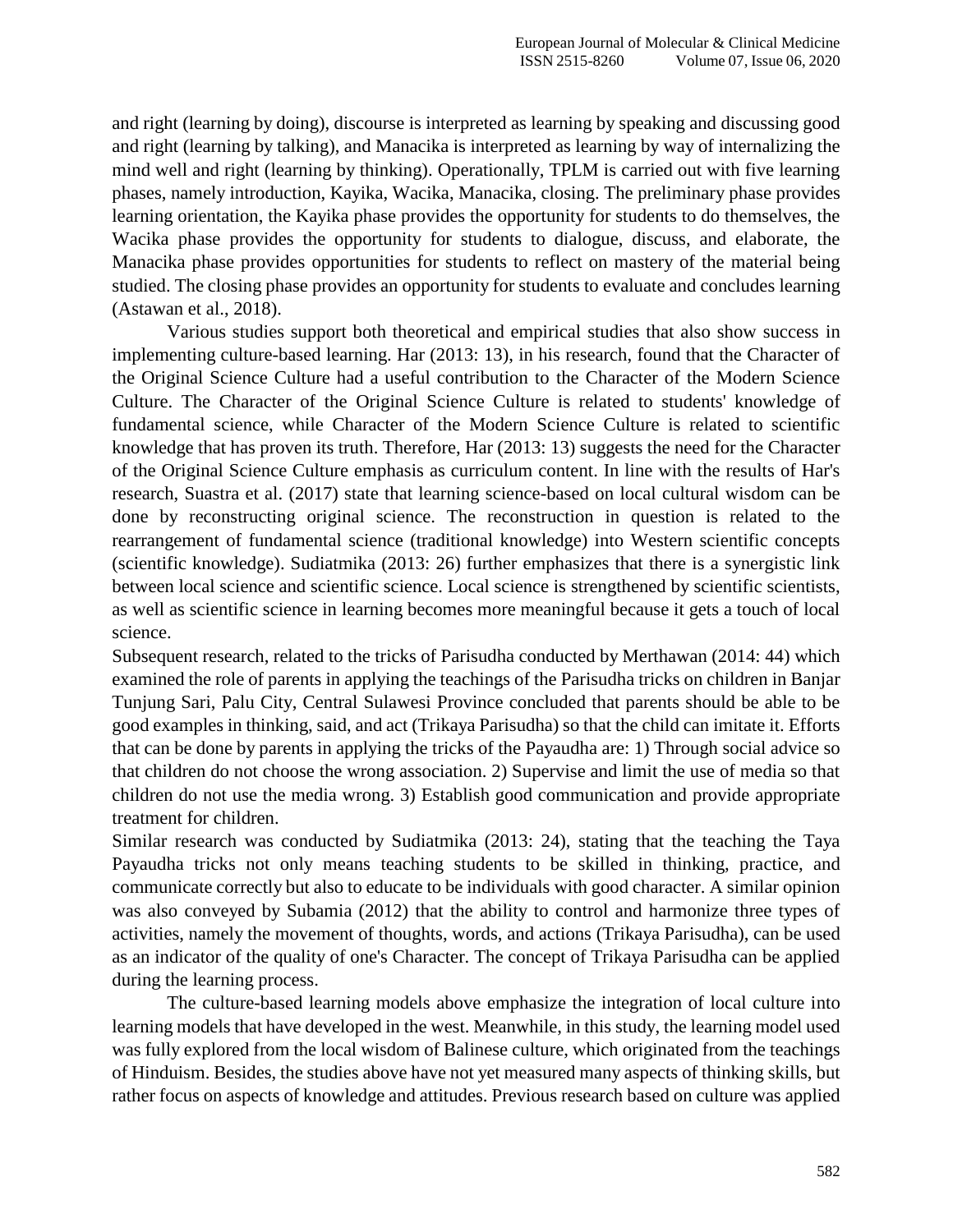at the level of primary and secondary education, while this research was carried out at the level of higher education.

The culture-based learning models above emphasize the integration of local culture into learning models that have developed in the west. Meanwhile, in this study, the learning model used was fully explored from the local wisdom of Balinese culture, which originated from the teachings of Hinduism. Also, the studies above have not yet measured many aspects of thinking skills, but rather focus on aspects of knowledge and attitudes. Previous research based on culture was applied at the level of primary and secondary education, while this research was carried out at the level of higher education.

# **3. RESEARCH METHODOLOGY**

## **3.1 Research Design**

This research was a quasi-experimental study using a pretest-posttest control group design. One hundred sixty-eight 6th semester of PGSD students were the population. The study sample was two classes or 52 people (31%) of the total population. Samples were selected using cluster random sampling technique. One class consists of 26 students was an experimental group, and one class with 26 other students was a control group. This sample is representative of the population. According to Surakhmad (1982), the minimum number of samples from a population of 100-1000 is 25%.

The demographic distribution of the study sample in terms of gender, age, semester, and regional origin is presented in Table 1.

| <b>Items</b> | <b>Groups</b> |             | <b>Numbers of</b> | Percentage |  |  |
|--------------|---------------|-------------|-------------------|------------|--|--|
|              |               |             | <b>Students</b>   | (%)        |  |  |
| Gender       | Experimental  | <b>Boys</b> | 9                 | 17.31      |  |  |
|              |               | Girls       | 17                | 32.69      |  |  |
|              | Control       | <b>Boys</b> | 11                | 21.15      |  |  |
|              |               | Girls       | 15                | 28.85      |  |  |
|              | Total         |             | 52                | 100        |  |  |
| Age          | Experimental  | 19          | 7                 | 13.46      |  |  |
|              |               | 19<br>20    |                   |            |  |  |
|              | Control       | 19          | 9                 | 17.31      |  |  |
|              |               | 20          | 17                | 32.69      |  |  |
|              | Total         |             | 52                | 100        |  |  |
| Semester     | Experimental  | IV          | 26                | 50         |  |  |
|              | Control       | IV          | 26                | 50         |  |  |
|              | Total         |             | 52                | 100        |  |  |
| Origins      | Experimental  | Village     | 17                | 32.69      |  |  |
|              |               | City        | 9                 | 17.31      |  |  |
|              | Control       | Village     | 16                | 30.77      |  |  |
|              |               | City        | 10                | 19.23      |  |  |

Table 1. Demographics of Research Samples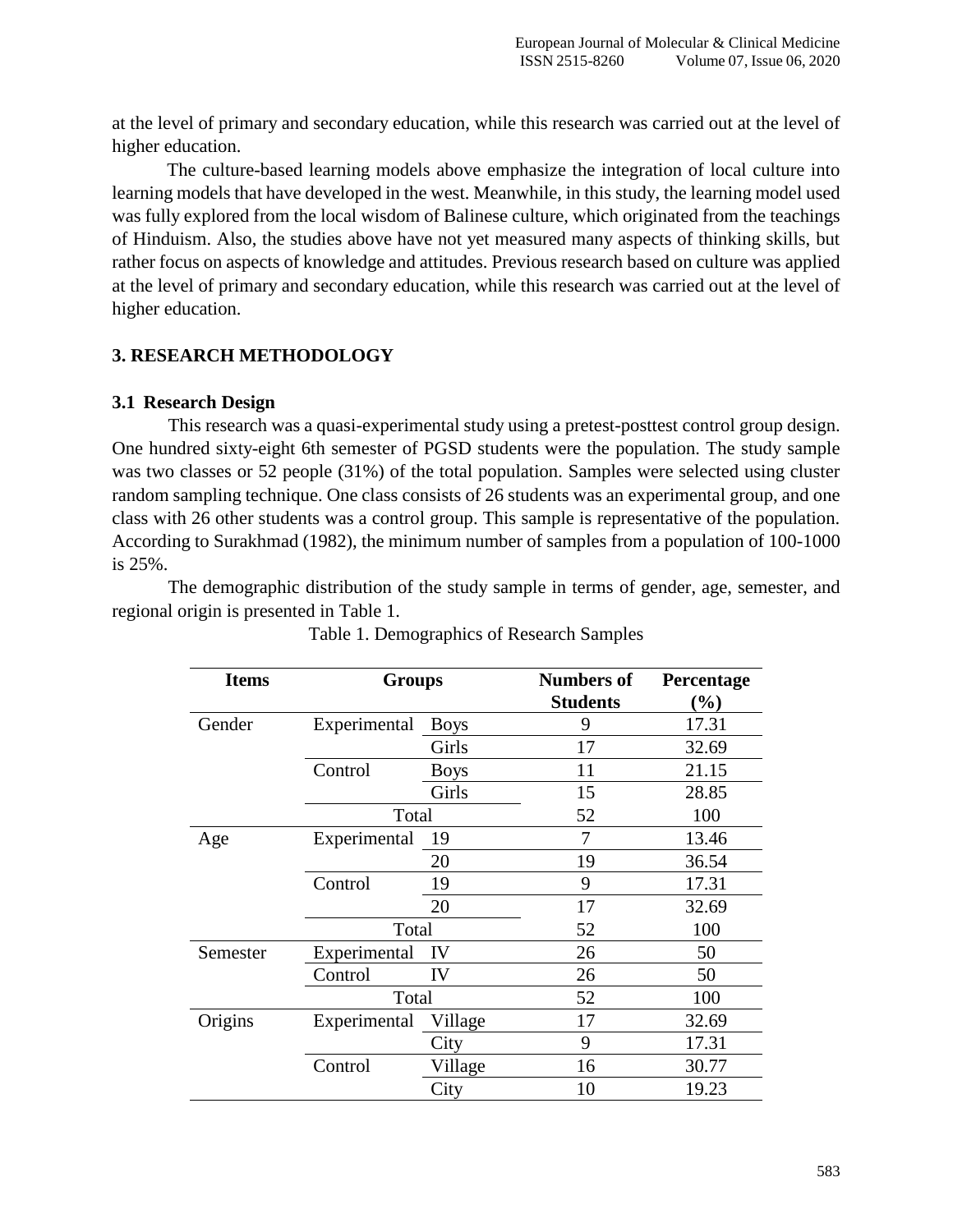| Items | Groups | <b>Numbers of</b><br><b>Students</b> | <b>Percentage</b><br>$(\%)$ |
|-------|--------|--------------------------------------|-----------------------------|
|       | Total  | 57                                   | 100                         |

#### **3.2 Procedure**

Before being given treatment, both groups were given a pretest. The treatment was conducted six times, both in the experimental group and the control group. After treatment was given, a posttest was carried out in the experimental group and the control group. In the experimental class, the treatment of the Trikaya Parisudha Learning Model (TPLM) is given with the syntax:

Introduction Kayika Discourse Manacika Closing (Astawan, et al., 2018)

Meanwhile, the control class is given treatment, as usual, namely the Conventional Learning Model (CLM) with the syntax: (1) explanation/lecture, (2) question and answer, and (3) practice questions. In more detail, the treatment of each group is presented in Table 2.

| <b>Tahapan</b>  | <b>Aktivitas pada TPLM</b>                            | <b>Aktivitas pada CLM</b>          |  |  |  |
|-----------------|-------------------------------------------------------|------------------------------------|--|--|--|
| Pre-Activity    | Lecturers provide apperception by                     | The lecturer conveyed the          |  |  |  |
|                 | presenting contextual problems,                       | achievement of competencies,       |  |  |  |
|                 | providing motivation, presenting the                  | indicators and learning objectives |  |  |  |
|                 | achievement of competencies, indicators               |                                    |  |  |  |
|                 | and learning objectives                               |                                    |  |  |  |
| Whilst-Activity | Kayika                                                | Lecture                            |  |  |  |
|                 | Students conduct investigations in small              | The lecturer explains the material |  |  |  |
|                 | groups through practical activities.                  | using power points.                |  |  |  |
|                 | Wacika                                                |                                    |  |  |  |
|                 | <b>Students</b><br>conduct discussions on<br>the      | <b>Question-Answer</b>             |  |  |  |
|                 | results obtained when conducting<br>an                | Students are given time to ask     |  |  |  |
|                 | investigation. Lecturer as facilitator and            | questions if there is a material   |  |  |  |
|                 | mediator of discussion<br>that is not yet understood. |                                    |  |  |  |
|                 | Meanwhile, the lecturer will                          |                                    |  |  |  |
|                 | <b>Manacika</b>                                       | explain the material according to  |  |  |  |
|                 | Students do reflect on self-evaluation                | questions from students            |  |  |  |
|                 | strategies (self-evaluation) of the material          | <b>Excercise</b>                   |  |  |  |
|                 | being studied.                                        | Students work on the exercises     |  |  |  |
|                 |                                                       | given by the lecturer              |  |  |  |
| Post-Activity   | Students evaluate the success of learning             | The<br>lecturer<br>the<br>presents |  |  |  |
|                 | and conclude the essential concepts that              | conclusion of the material that    |  |  |  |
|                 | have been learned                                     | has been studied                   |  |  |  |

Table 2. Treatments of the Experiment Group and Control Group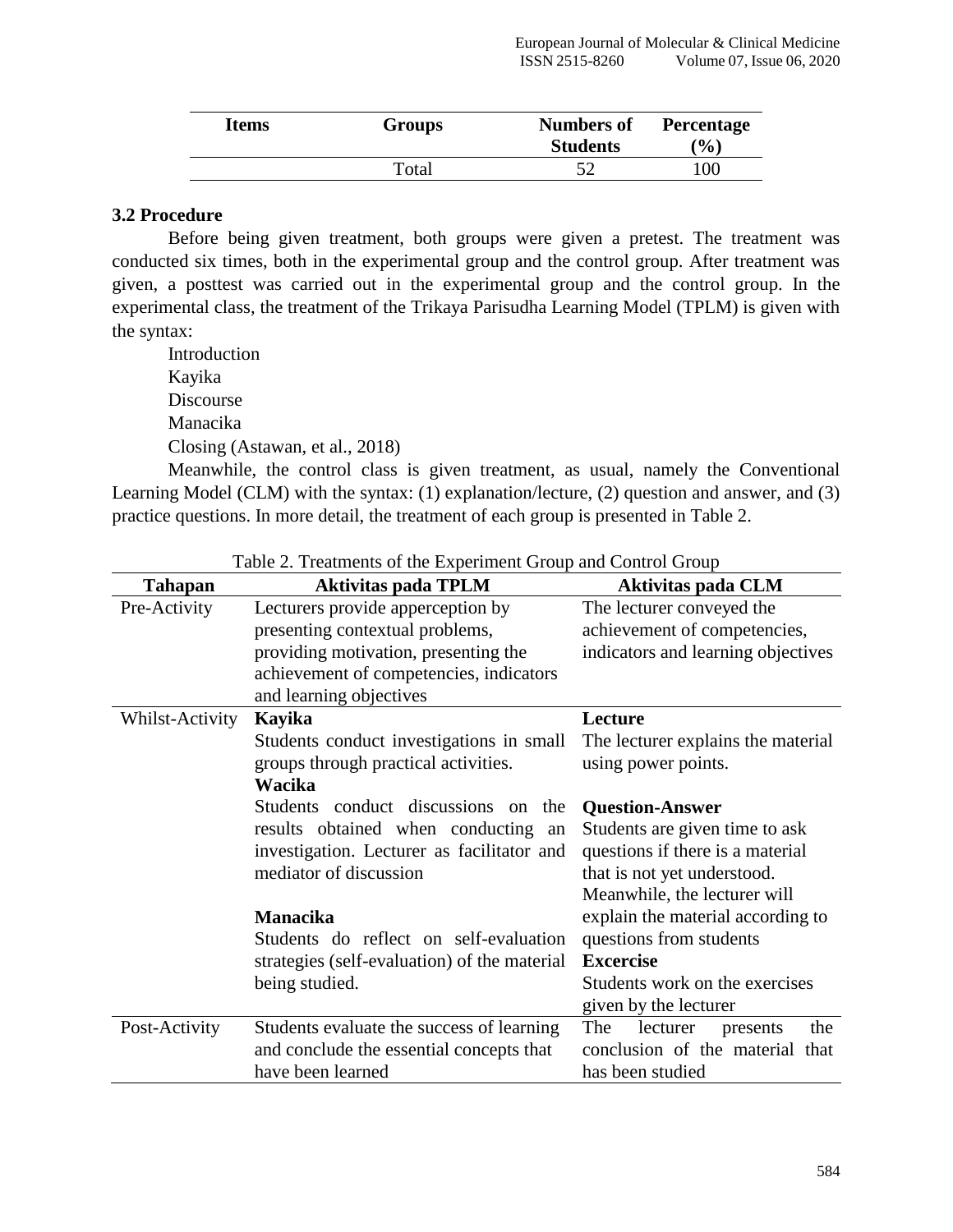The essay tests were given for both groups. Arubric of critical thinking skills was used to score the results. For the subjects, there were several elementary school student teachers involved who were studying at Ganesha University of Education as mentioned in sample of study.

## **3.3 Data Collection and Analysis**

The variables in this study consisted of free varicose variables and the dependent variable. The independent variable is the Trikaya Parisudha Learning Model (TPLM), while the dependent variable is the Critical Thinking Skills (CTS) with elementary science materials. CTS data is collected with the CTS test instrument on elementary science material in the form of essay questions. CTS indicators measured include

analytical skills, synthesizing skills, skills in identifying and solving problems, inferring skills, and evaluating/assessing skills (Angelo, 1985).

Before the instrument is used first, the validity test is done by using correlation product-moment and reliability using Cronbach alpha (Mehrens & Lehmann, 1984). All tests were analyzed with the SPSS Statistics 17.0 program. Ten of the twelve items were declared valid with sig numbers (2-tailed) is smaller than 0.05, and Cronbach alpha is 0.78 with a high category.

## **4.FINDINGS**

## **4.1Descriptive Analysis Result**

Descriptive results of the study revealed consisted of average scores (Mean) and Standard Deviation (SD) based on the learning model (TPLM and CLM) given for each treatment cell. The mean score (Mean) and standard deviation (SD) in each group are presented in Table 3.

| <b>Variable</b>                 |                            |          |             | Std.<br>Dev | N  |
|---------------------------------|----------------------------|----------|-------------|-------------|----|
|                                 | <b>Instructional Model</b> |          | <b>Mean</b> |             |    |
| <b>Critical Thinking Skills</b> | Trikaya Parisudha          | Pretest  | 65.23       | 10.21 26    |    |
|                                 |                            | Posttest | 79.23       | 9.85        | 26 |
|                                 | Conventional               | Pretest  | 64.27       | 9.93        | 26 |
|                                 |                            | Posttest | 66.62       | 10.05       | 26 |

## **Table 3. Average scores and standard deviations in each group**

Based on Table 1, it was revealed that the average CTS pretest score between the learning groups  $(n = 26)$  was  $M = 65.23$ , it was in the sufficient category, with  $SD = 10.21$  for the TPLM group and  $M = 64.27$ , which was at enough category with  $SD = 9.93$  for the CLM group. Meanwhile, the CTS posttest means score between learning groups ( $n = 26$ ) was  $M = 79.23$ , in the high category, with  $SD = 9.85$  for the TPLM group and  $M = 66.62$ , in the sufficient category with  $SD = 10.05$  for the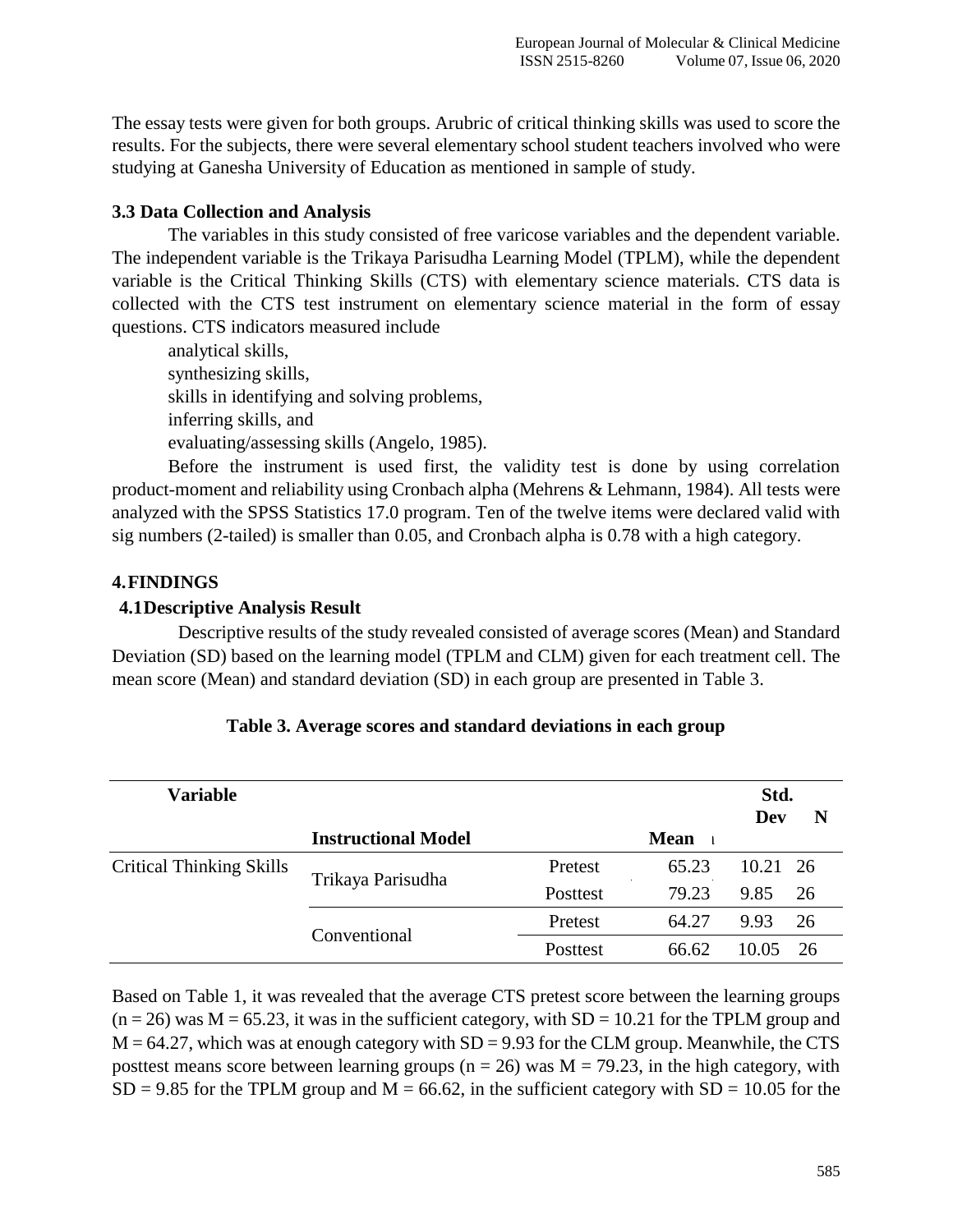CLM group. These results indicate that TPLM is relatively better described as a learning facility for students to improve the CTS IPA SD PGSD students.

## **4.2 Normality and Homogeneity Test Result**

The results of the posttest normality test of the experimental and control groups are at the Kolmogorov-Smirnov sig statistical values. .200, while the Shapiro-Wilk statistical value, respectively, in sig 0.245 and sig 0.318. The significance value is greater than 0.05. It means that overall the posttest data is normally distributed, both in the experimental and control groups. Similar results also occurred in the pretest normality test of the experimental and control groups at the Kolmogorov-Smirnov statistical value, respectively, in sig. 0,163 and sig. 0.156, while the Shapiro-Wilk statistical value, respectively, in sig. 0,191 and sig,0,090. The significance value is greater than 0.05. It means that overall the pretest data are normally distributed, both in the experimental group and the control group.

Homogeneity test results of pretest and posttest data between the experimental and control groups showed that the statistical value in the column based on mean was sig. 0.933 for posttest and sig. 0.923 for the pretest. The significance level is higher than 0.05. It means that the variance between groups of learning models is homogeneous.

### **4.3 Hypothesis Testing Result**

The results of the hypothesis test using the t-test in each unit of analysis are presented in Table 4.

|          |                                | Levene's<br><b>Test for</b><br>Equality of<br><b>Variances</b> |      |                 |        |         | t-test for Equality of Means    |                                 |
|----------|--------------------------------|----------------------------------------------------------------|------|-----------------|--------|---------|---------------------------------|---------------------------------|
|          |                                | F                                                              | Sig. | t               | df     | tailed) | Mean<br>Sig. (2- Differen<br>ce | Std. Error<br><b>Difference</b> |
| posttest | Equal variances<br>assumed     |                                                                |      | .007 .933 4.571 | 50     | .000    | 12.615                          | 2.759                           |
|          | Equal variances not<br>assumed |                                                                |      | 4.571           | 49.979 | .000    | 12.615                          | 2.759                           |
| pretest  | Equal variances<br>assumed     |                                                                |      | .015 .904 .344  | 50     | .732    | .961                            | 2.793                           |
|          | Equal variances not<br>assumed |                                                                |      | 344             | 49.963 | .732    | 961                             | 2.793                           |

### **Table 4. Hypothesis test results with t-test**

Catatan: pengujian dilakukan pada taraf signifikansi 5%.

Table 4 shows that the number sig. (2-tailed) for the pretest of 0.732. The value of sig is greater than 0.05. It means that there were no differences in the CTS between the experimental group and the control group before being given treatment. In other words, the experimental group and the control group are the equivalent groups. Therefore, to see the effect of TPLM on CTS, posttest data is used. The results of the posttest analysis showed that the number sig. (2-tailed) of 0,0001. Number sig Is smaller than 0.05. It means that there are differences in the CTS between groups of students who are given TPLM and those given CLM. Descriptively it is seen that the average value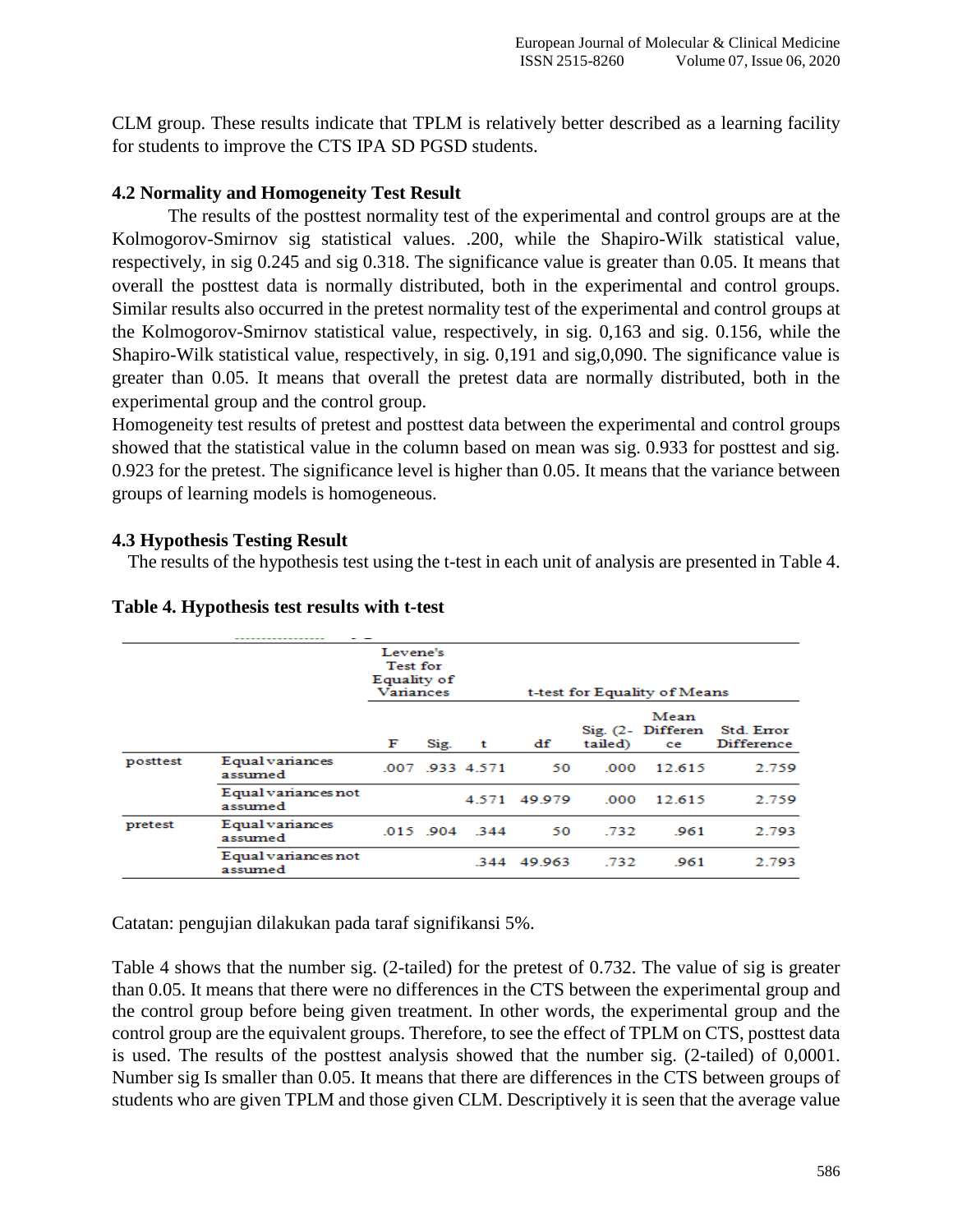of the group given TPLM is greater than the group given CLM. It confirms that TPLM is better than CLM in facilitating student learning to improve CTS. In other words, TPLM has an effective effect on student CTS.

## **5.DISCUSSION**

Table 4 shows that the number sig. (2-tailed) for the pretest of 0.732. The number of sig is greater than 0.05. It means that there were no differences in the CTS between the experimental group and the control group before being given treatment. In other words, the experimental group and the control group are the equivalent groups. Therefore, to see the effect of TPLM on CTS, posttest data is used. The results of the posttest analysis showed that the number sig. (2-tailed) of 0,0001. The number of sig is smaller than 0.05. It means that there are differences in students' CTS between TPLM and CLM groups. Descriptively it is seen that the average value of the group given TPLM is greater than the group given CLM. It confirms that TPLM is better than CLM in facilitating student learning to improve CTS. In other words, TPLM has a striking effect on student CTS.

The results of this study are consistent with existing theories. However, two questions require further discussion regarding the achievement of the CTS. First, operationally empirically, why in the achievement of CTS, TPLM is superior to CLM. Second, why statistically descriptive TPLM in achieving the CTS has not been able to reach a very high category.

The discussion of the first question goes from theoretical and empirical comparisons between TPLM and CLM. A domain of learning for higher levels of cognitive ability (applying, synthesizing, evaluating, and creating) involves higher-level thinking skills, such as problem-solving, critical thinking, creativity, and decision making (Berns & Erickson, 2001). CTS is an essential element that should be instilled in students (Filsaime, 2018).

TPLM's philosophical basis is a constructivism learning theory which states that students build meaningful knowledge in their minds (Knight, 2007). Constructivism learning theory also states that students already have the fundamental knowledge gained from life experience in society (Martin, et al., 2005). Educators can bridge between students' fundamental knowledge and scientific knowledge learned. This situation can be analogous, where educators provide a ladder that can help students to achieve higher cognitive levels, but it must be sought so that students themselves who climb the ladder. TPLM implementation in the class begins with the introduction phase. In this phase, providing opportunities for students and providing contextual issues following the socio-cultural environment (Kertih, 2015). The initial questions that are presented to students are contextual, that is the actual questions that are around their environment and are relevant to the material that is expected to be mastered by students. The questions, statements, and illustrations presented at the beginning of learning are stimuli for learning. When students face problems related to their lives, a sense of responsibility will arise to solve these problems, so that students will have an awareness to explore relevant information to solve the problems being faced. Students use various sources of information to solve problems. Students will carry out investigative activities with friends in their groups to obtain the concepts needed to solve problems. This learning activity can optimize the involvement of real experience, logico-mathematical experience, social transmission, and self-regulation. Students have the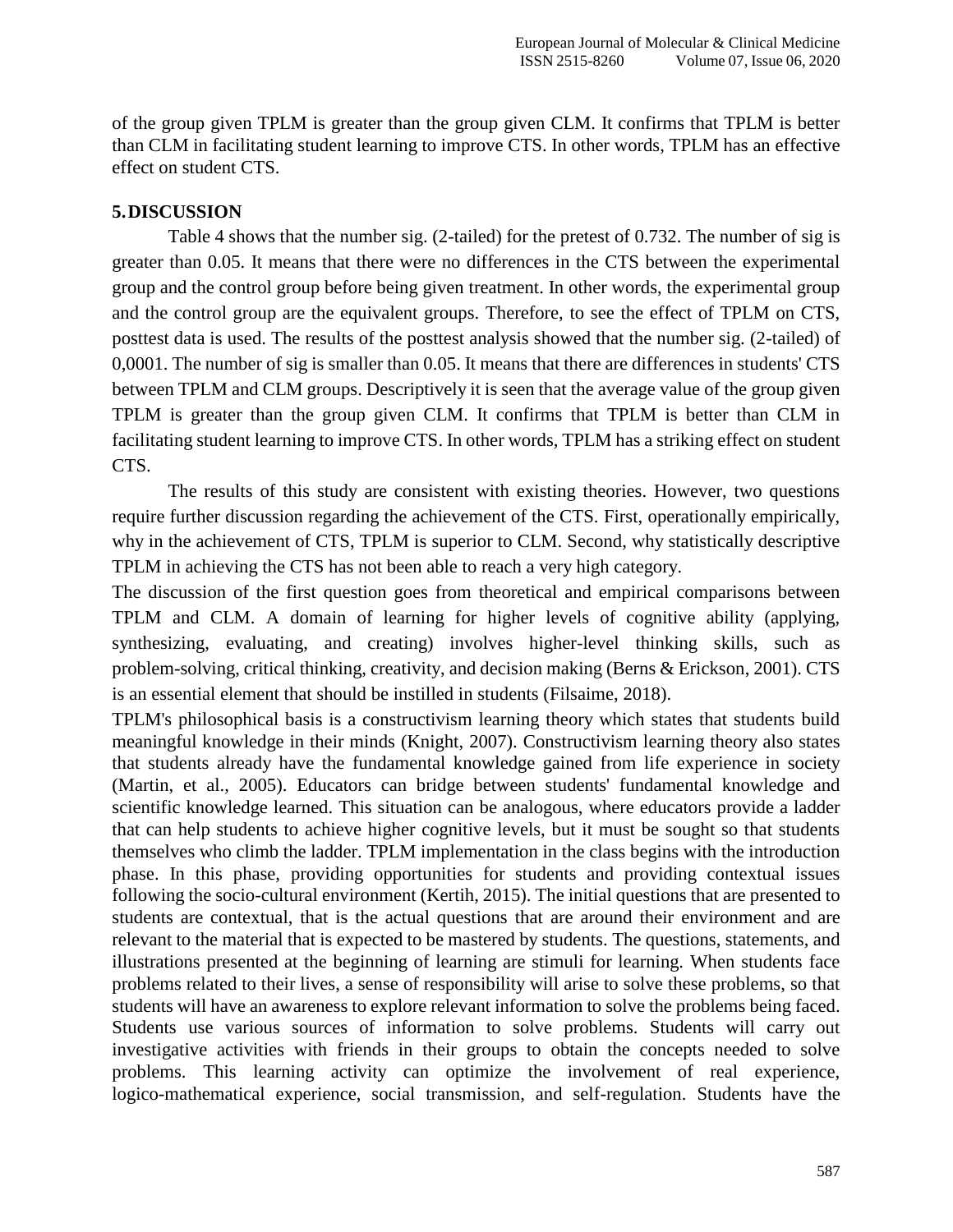opportunity to think reflectively and conduct self-learning through self-directed learning, and students can practice the process of metacognition. In learning, the role of lecturers is as facilitators and creative mediators who give responsibility to students to obtain their concepts needed through interaction with group members (Pring, 2005).

The Wacika phase provides an opportunity for students to discuss the results obtained when conducting an investigation. Investigation results obtained are associated with the socio-cultural context in the community (Surata, 2013). It makes learning meaningful because students can remember, understand, and apply the knowledge learned, synthesize and evaluate everything they learn, and in the end, can create something new as a result of their thought processes.

The Manacika phase provides an opportunity for students to reflect. The strategy used is that students conduct self-evaluations of the material being studied. Thus, at this stage, reflective thought processes occur. Students can contemplate on the learning done. In the closing phase, students make conclusions about the learning that has been done.

On the other hand, CLM begins with the presentation of the subject matter that is done by the lecturer. The theories, concepts, or principles of Natural Sciences are explained beforehand in front of the class by supporting lecturers. After that, then students are faced with problems related to the concepts that have been presented for discussion. The problems given to students are the same as the problems used in TPLM, which are actual problems following students' social culture. Presentation of this problem makes learning science more meaningful than just reading or listening to lecturers' explanations about the subject matter (Schunk, 2012). However, CLM, which presents problems to students after they are given information about learning material, is considered to be less constructivist. The responsibility of students towards learning themselves becomes small because students learn solely because the lecturer gives the task to students to learn the teaching material. It will reduce the independence of students in learning to form their knowledge so that it has an impact on students' thinking abilities, which results in lower student learning outcomes. At the end of the lesson, students are given questions to be worked on individually. Based on the description of the theoretical operational foundation, it can be understood that TPLM is superior compared to CLM in achieving critical thinking skills.

One more issue that needs to be explained is why statistically descriptive TPLM in the achievement of the CTS has not been able to reach the very high category. Based on the philosophical and theoretical foundation underlying TPLM, CTS students should achieve maximum success criteria. However, in reality, the average value of CTS students in the TPLM group is only in the high category and has not been able to reach a very high category. Revealing facts like this is strongly suspected due to three factors. First, starting from the conceptual foundation of constructivism-oriented learning, that students can construct knowledge by allocating personal time. It means that low-ability students will need a relatively long time to complete the same tasks in science learning when compared with high-ability students. This statement is supported by the meaning of one of the principles of constructivism learning, that each student can reach an understanding if they are given the opportunity but will be achieved in different ways and at different depths and speeds (Arends & Kilcher, 2010; Santyasa, et al., 2020). Second, students are not yet familiar with learning activities according to the demands of the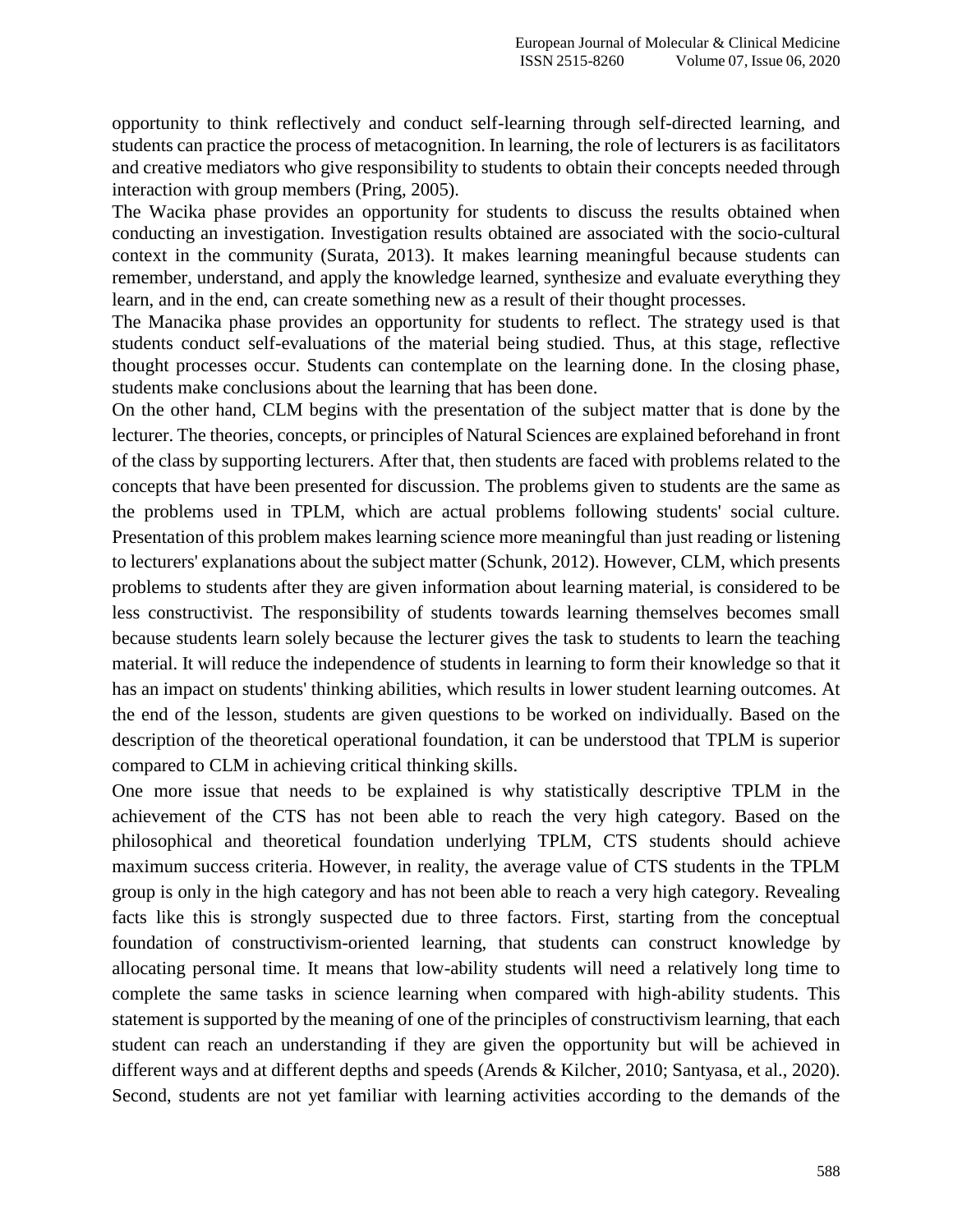TPLM scenario. Interaction between students is at a moderate level, as a result of students' lack of preparedness related to the problem being studied. Interactions that occur precisely result in the sense of shame on students or fear of doing activities. Besides, students do not have good skills to solve science problems. Although not all students can improve their discussion ability spontaneously, at least they have done the desired activity according to the learning procedure.

Third, sourced from measurements. The test used is in the form of an essay. The level of difficulty of the test and the allocation of time provided for answering, do not adequately accommodate the ability of students. That is, the time needed by students to answer the test is still lacking. It also has implications for the rubric used for scoring, so the demands are too high. For further research, it is necessary to consider the use of other forms of testing.

The results of this study are consistent with the results of previous studies which revealed that the learning model based on local cultural wisdom is effectively used in science learning (Subagia & Wiratma, 2007; Suja et al., 2009; Suastra, 2010; Suastra & Tika, 2011; Sarah & Maryono, 2014). The results of this study and the results of previous studies sufficiently strengthen the comparative advantage of TPLM compared to CLM in the achievement of CTS. TPLM is designed as learning of thinking skills. In-depth understanding that is achieved from the interaction between thinking and material that occurs in Student Worksheets (LKM) and exercises conducted by students can realize the ability of students to apply, analyze, evaluate, and create. That is, there is a transfer of understanding in solving real problems.

TPLM, at the beginning of learning, begins with growing interest and motivation to learn students by linking content and socio-cultural context. Motivation is an essential psychological element that encourages student learning (Wuryaninggrum et al., 2020). After learning motivation grows, students are allowed to experience learning activities directly through LKM. The opportunity to collaborate in groups and in-depth discussions reinforce the concepts that have been held (Suardana, 2013). Based on the explanation, it appears that TPLM tends to be superior compared to CLM in achieving students' critical thinking skills.

The findings of this study prove several things, namely (1) the learning model based on local wisdom is an essential part of the effectiveness of learning praxis. The implication, first, local wisdom, should be used as a basis or basis in efforts to increase the effectiveness of educational achievement. (2) Meaningful learning is the most critical element in learning. The implication is that the learning process should link content and context. Thus, learning becomes more meaningful. (3) TPLM contains aspects of integrating local cultural wisdom. The implication, exploration, and identification of local cultural wisdom appropriate to the material being taught are significant. The results of the exploration and identification of local cultural wisdom are used as a basis in designing, developing, implementing, and evaluating learning so that learning new material can be more "grounded."

The findings of this study have implications for the superiority of TPLM in achieving the critical thinking skills of PGSD students. However, this study has limitations that are indicators of critical thinking skills that are measured only on the skills of analyzing, the skills of synthesizing,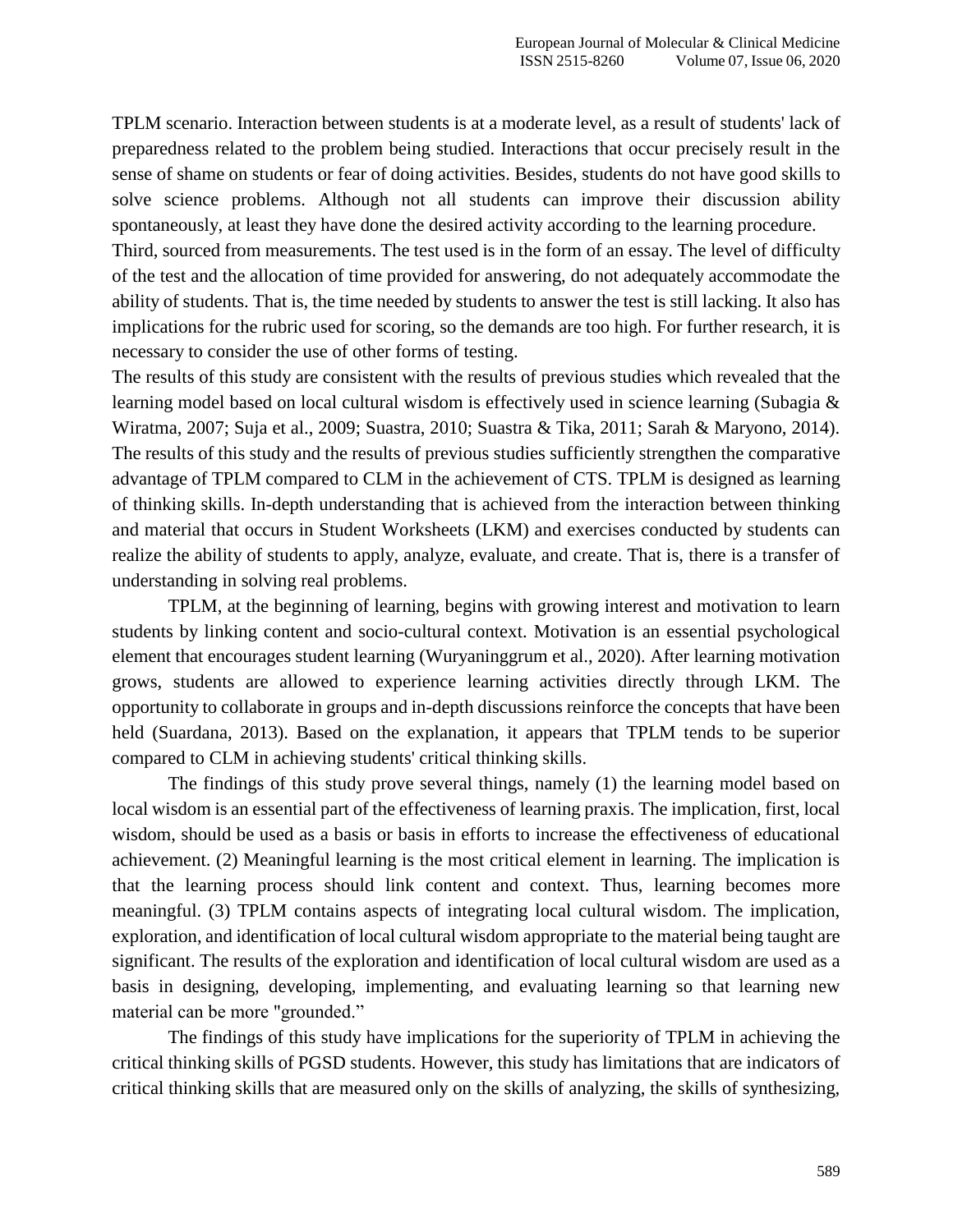the skills to recognize and solve problems, the skills of concluding, and the skills of evaluating. Meanwhile, there are still many other indicators that determine students' critical thinking skills. The instrument used to measure critical thinking skills uses only one type of instrument, the essay test. Grading the essay test gives enough opportunity for the subjectivity to occur, even though it has used the assessment rubric.

### **6.CONCLUSION**

Based on the results of the research and discussion carried out, it can be concluded that there is an effective influence of the Triudaya Parisudha Learning Model (TPLM) on the CTS of students. CTS students who are given TPLM are better than those given CLM. Thus, TPLM is effective in increasing the CTS of PGSD students. TPLM can facilitate student learning well. For this reason, educators can use TPLM as an alternative learning model for improving student CTS. There are only a few indicators of critical thinking skills measured in this study. Therefore, further research can be added to other indicators of critical thinking skills to provide a broader picture of the range of measurable critical thinking skills. The instrument used in this study to measure critical thinking skills only uses essay tests. Future studies can use and develop other types of instruments to get more accurate critical thinking skills data. The critical thinking skills measured in this study are only in the area of science studies. Future studies can measure critical thinking skills in other fields of study. The research population is quite narrow, using only PGSD students in the same semester. Future studies can use a broader population and at various semester levels.

#### **REFERENCES**

- [1] Arends, R. I. and Kilcher, A. (2010). **Teaching for student learning becoming an accomplished teacher.** New York: Routledge.
- [2] Angelo, T. A. (1995). **Classroom assessment for critical thinking**. The teaching of Psychology, 22, 6-7.
- [3] Astawan, I G., Suryadarma, I P. & Sujarwo (2018). **Teori dan aplikasi model pembelajaran trikaya parisudha di sekolah dasar.** Singaraja: Undiksha Press.
- [4] Filsaime, D. K. (2008). **Menguak Rahasia Berpikir Kritis dan Kreatif.** Jakarta: PT. Prestasi Pustakarya.
- [5] Firman, H. (2019). P Universitas Bengkulu, **embelajaran Kimia bagi Generasi Z di Era Industri 4.0, Makalah Seminar Nasional "Revolusi Belajar Generasi Z Menyongsong Industri 4.0**" FKIP 11 Februari 2019.
- [6] Har, E. (2013). "**Karakter budaya sains asli dan karakter budaya sains modern pada pelajar sekolah menengah atas di sumatera barat, Indonesia**." Jurnal Pendidikan Sains Sosial dan Kemanusiaan, 6 (1), 13-25.
- [7] Hardoyono, F. (2007). **Tinjauan aspek budaya pada pembelajaran IPA: Pentingnya pengembangan kurikulum IPA berbasis budaya lokal.** Jurnal Pemikiran Alternatif Pendidikan, 12 (2), 143-163.
- [8] Harususilo, **Y. E. (2019). "Skor PISA 2018: Peringkat Lengkap Sains Siswa di 78 Negara, Ini Posisi Indonesia", tersedia** pada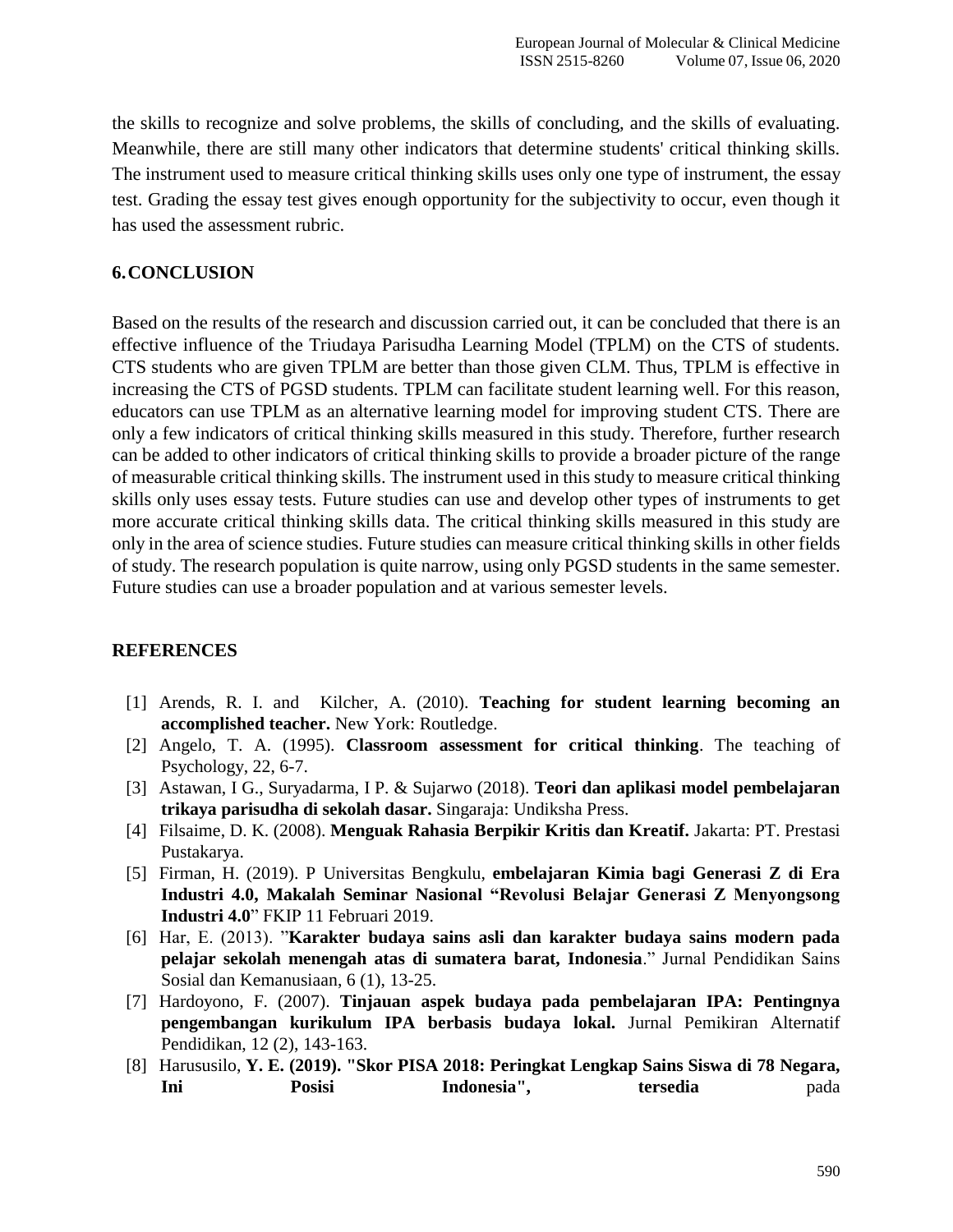[https://edukasi.kom-pas.com/read/2019/12/07/10225401/skor-pisa-2018-peringkat-lengkap-sa](https://edukasi.kompas.com/read/2019/12/07/10225401/skor-pisa-2018-peringkat-lengkap-sains-siswa-di-78-negara-ini-posisi) [ins-siswa-di-78-negara-ini-posisi.](https://edukasi.kompas.com/read/2019/12/07/10225401/skor-pisa-2018-peringkat-lengkap-sains-siswa-di-78-negara-ini-posisi) Diunduh pada , 4 April 2010.

- [9] Jegede, O.J. (1995). "**Collateral learning and the eco-cultural paradigm in science and mathematics education in Africa.**" Studies in Science Education, 25, 97-137.
- [10]Jegede, O.J. & Aikenhead, G.S. (2002). **Transcending cultural borders: Implications for science teaching. (Online),** [\(http://www.ouhk.-edu.hk/cridal/misc/jegede.htm. diakses 23 Mei](http://www.ouhk.-edu.hk/cridal/misc/jegede.htm.%20diakses%2023%20Mei%202002)  [2002.](http://www.ouhk.-edu.hk/cridal/misc/jegede.htm.%20diakses%2023%20Mei%202002)
- [11]Jegede, O.J. & Okebukola. (1989). "**Influence of socio-cultural factor on secondary students' attitude toward science.** Research in Science Education," 19, 155-164.
- [12]Joyce, B., Weil, M. & Calhoun, E. (2016). **Models of teaching. Edisi Kesembilan. Diterjemahkan oleh Rianayati Kusmini Pancasari**. Yogyakarta: Pustaka Pelajar.
- [13] Kertih, I W. (2015). **A reconstruction of the thinking of primary school civics education teaching as yadnya in the realization of dharma agama and dharma Negara**. Cakrawala Pendidikan, 34 (2), 171-181.
- [14] Knight, G.R. (2007). **Filsafat pendidikan. Diterjemahkan oleh Mahmud Arif.** Yogyakarta: Gama Media.
- [15] Majelis. (2013). **Perubahan kurikulum pendidikan**. Majelis, media informasi dan komunikasi konstitusi. Edisi No. 01/TH.VII/Januari 2013.
- [16] Martin, R., Sexton, C., Franklin, T., & Gerlovich, I. (2005). **Teaching science for all children: Inquiry methods for constructing understanding.** Third edition. Boston: Pearson Education.
- [17] Merthawan, G. (2014). **Peran orang tua dalam menerapkan ajaran tri kaya parisudha pada anak di banjar tunjung sari kota palu provinsi sulawesi tengah**. Widya Genitri, 6 (1), 44-51.
- [18] Mehrens, W. A., & Lehmann, I. J. (1984). **Measurement and evaluation in education and psychology.** New York: Holt, Rinehart and Winston.
- [19] Mustofa, R.M. & Hidayah, Y.R. (2020). **The Effect of Problem-Based Learning on Lateral Thinking Skills**. International Journal of Instruction, 13(1), 463-474.
- [20] Ogawa, M. (1995). "**Science education in multi science perspective."** Science Education, 79, 583-593.
- [21] Parisada Hindu Dharma. (1996). **Upadeca tentang ajaran-ajaran agama hindu. Denpasar:** Upada Sastra.
- [22] Permanasari, A. 2016. **STEM Education: Inovasi dalam Pembelajaran Sains. Seminar Nasional Pendidikan Sains "Peningkatan Kualitas Pembelajaran Sains dan Kompetensi Guru melalui Penelitian & Pengembangan dalam Menghadapi Tantangan Abad-21**" Surakarta, 22 Oktober 2016.
- [23] Pring, R. (2005). **Philosophy of education: Aims, theory, common sense and research**. New York: Continuum.
- [24] Santyasa, I W., Rapi, N.K. & Sara, I W.W. (2020). **Project-Based Learning and Academic Procrastination of Students in Learning Physics**. International Journal of Instruction, 13(1), 491-508.
- [25] Sarah, S. & Maryono. (2014). **Keefektifan pembelajaran berbasis potensi lokal dalam pembelajaran fisika SMA dalam meningkatkan living values siswa**. Jurnal Pendidikan Sains, 2 (1), 36-42.
- [26] Siswoyo, D. (2013). **Pandangan bung karno tentang pancasila dan pendidikan**. Cakrawala Pendidikan, 32 (1), 103-115.
- [27] Schunk, D. H. (2012). **Learning theories an educational perspective: Teori-teori pembelajaran perspektif pendidikan. Diterjemahkan oleh Eva Hamdiah & Rahmat Fajar.** Yogyakarta: Pustaka Pelajar.